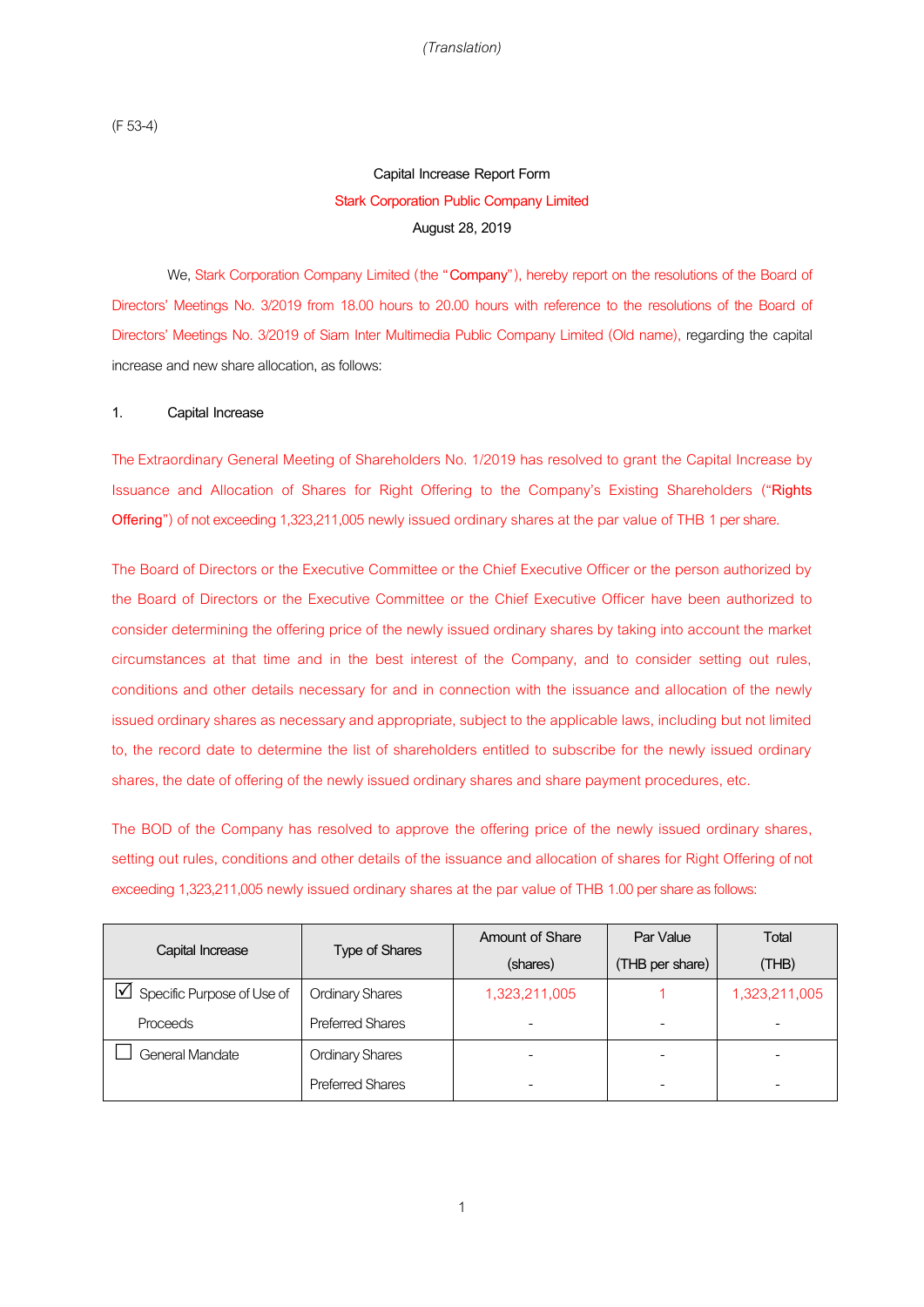#### **2. Allocation of New Shares**

#### **2.1 Specific Purpose of Use of Proceeds**

| Allocation to                | Amount of<br><b>Shares</b><br>(shares) | Ratio<br>(Old : New)                 | Offering<br>Price<br>(THB per<br>share) | Share Subscription<br>and Payment Date<br>and Time                                          | <b>Remark</b> |
|------------------------------|----------------------------------------|--------------------------------------|-----------------------------------------|---------------------------------------------------------------------------------------------|---------------|
| <b>Rights Offering</b><br>1. | 1,323,211,005                          | 17.0:1.0<br>(Please see<br>remark 1) | 1.0                                     | September 23-<br>27, 2019 from<br>9.00 hours to<br>15.30 hours.<br>(Please see<br>remark 2) |               |
| Total                        | 24,303,211,005                         |                                      |                                         |                                                                                             |               |

#### **Remarks:**

- 1. The Company has been informed that Mr. Vonnarat Tangkaravakoon ("**Mr. Vonnarat**") and Stark Investment Corporation Limited which is considered as a person under Section 258 and Concert party of Mr. Vonnarat (collectively "**Mr. Vonnarat Group**") shall waive its rights to subscribe for the newly issued ordinary shares of Right Offering in full of 21,500,000 shares; therefore, the offering ratio shall be 1.3 existing shares to 1.0 new share.
- 2. The Company will inform details and processes of the subscription later.

#### **2.1.1 The Company's arrangements with any fraction of shares**

Any fraction of shares shall be disregarded and all authorized but unissued shares shall be cancelled.

#### **3. Schedule for the Shareholders' Meeting for Approval of the Capital increase and New Share Allocation**

The Extraordinary General Meeting of Shareholders No. 1/2019 held on April 11, 2019 has resolved of the issuance and allocation of shares for Right Offering of not exceeding 1,323,211,005 newly issued ordinary shares at the par value of THB 1 per share. The EGM had been held at Wassana room Golden Tulip Sovereign Hotel, No. 92 Soi Saengcham Rama 9 Road, Bangkapi, Huai Kwang, Bangkok, whereby:



 $\triangledown$  The record date to determine the list of shareholders entitled to attend the Shareholders' Meeting shall be March 8, 2019.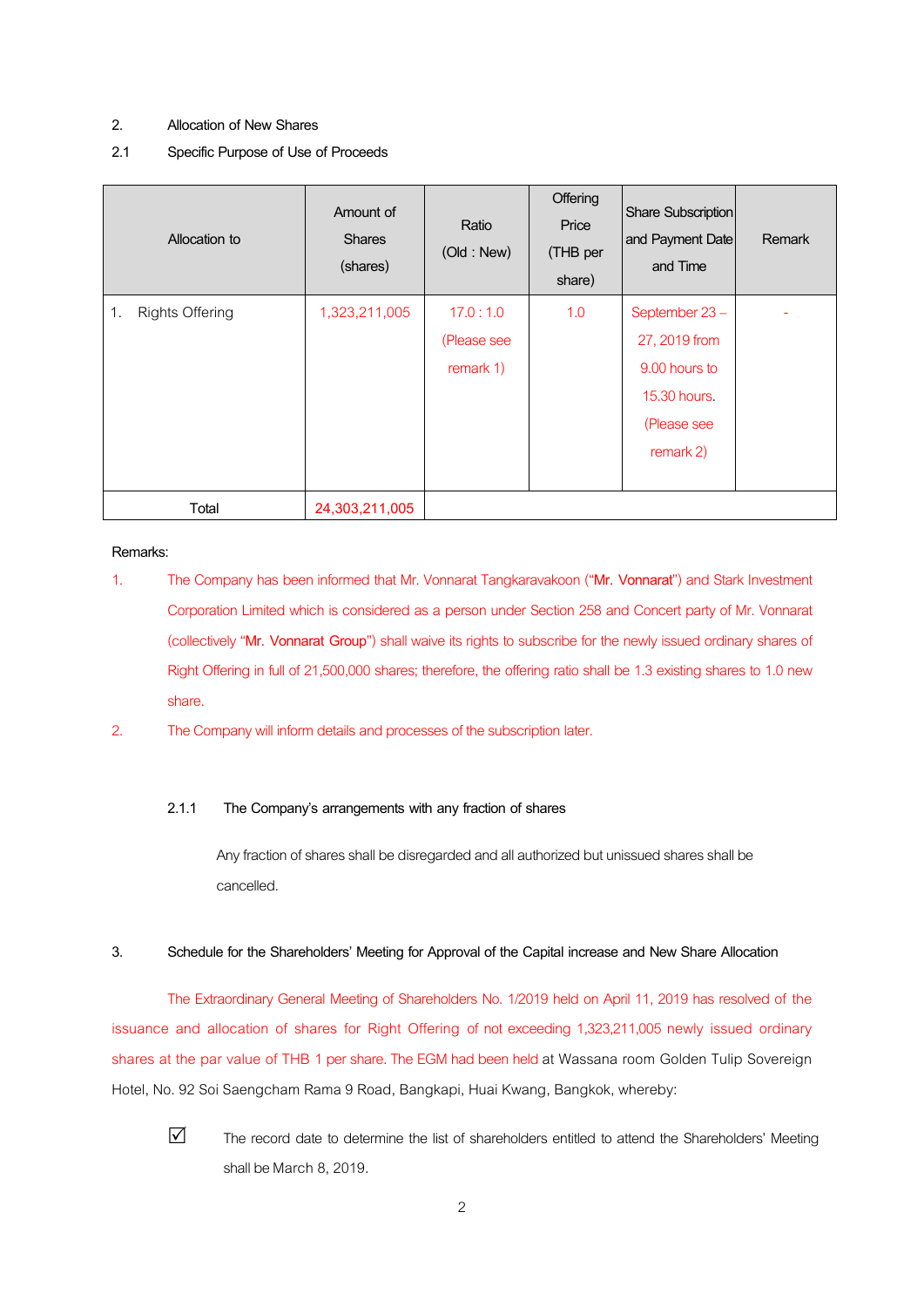### **4. Approval for Capital Increase/New Share Allocation from Relevant Authorities and Conditions of Such Approval (if any)**

The Company shall register its registered capital increase and change of its paid-up registered capital as well as the amendment of the Memorandum of Association with the Department of Business Development, Ministry of Commerce.

#### **5. Purpose of Capital Increase**

The Company will use the proceeds from the issuance and allocation of the newly issued ordinary shares by way of right offering to repay loans of TAH2 and/or PDITL to financial institutions, and to use as the source of funds for the Company's business operations in the past, and/or as its working capital for the Company's current business operations and/or for its business expansion in the future, namely, the business of manufacturing and distribution of electrical wires and cables.

|    | Plan for Use of Proceeds                                                                                                                                              | Portion                                                                                                                                                                 |
|----|-----------------------------------------------------------------------------------------------------------------------------------------------------------------------|-------------------------------------------------------------------------------------------------------------------------------------------------------------------------|
| 1. | Repayment of loans to financial institutions                                                                                                                          | Approximately 70% of the newly issued and<br>allocated ordinary shares by the way of rights<br>and shall<br>offering<br>not exceed<br>loans<br>outstanding at that time |
| 2. | Working capital for other activities of the<br>Company and/or source of funds for the<br>Company's business operations and/or its<br>business expansion in the future | Approximately 30% of the newly issued and<br>allocated ordinary shares by the way of rights<br>offering or the balance after allocated to repay<br>the loans            |

The above plan for use of proceeds is subject to change, depending on the Company's operating results, cash flows, business plan, investment plan, requirements and other justifications as the Board of Directors may deem fit, primarily taking into account the interests of the Company and its shareholders.

#### **6. Expected Benefits to the Company from the Capital Increase/New Share Allocation**

The issuance and allocation of the newly issued ordinary shares for rights offering to the Company's existing shareholders are intended to repay the debts of TAH2 and/or PDITL to financial institutions, and to use as the source of funds for the Company's business operations, and/or as its working capital for the Company's current business operations and/or for its business expansion in the future, namely, the business of manufacturing and distribution of electrical wires and cables. This will help the Company to improve its business capability, cash flow, liquidity and debt-to-equity ratio, which is in the best interests of the Company and all shareholders.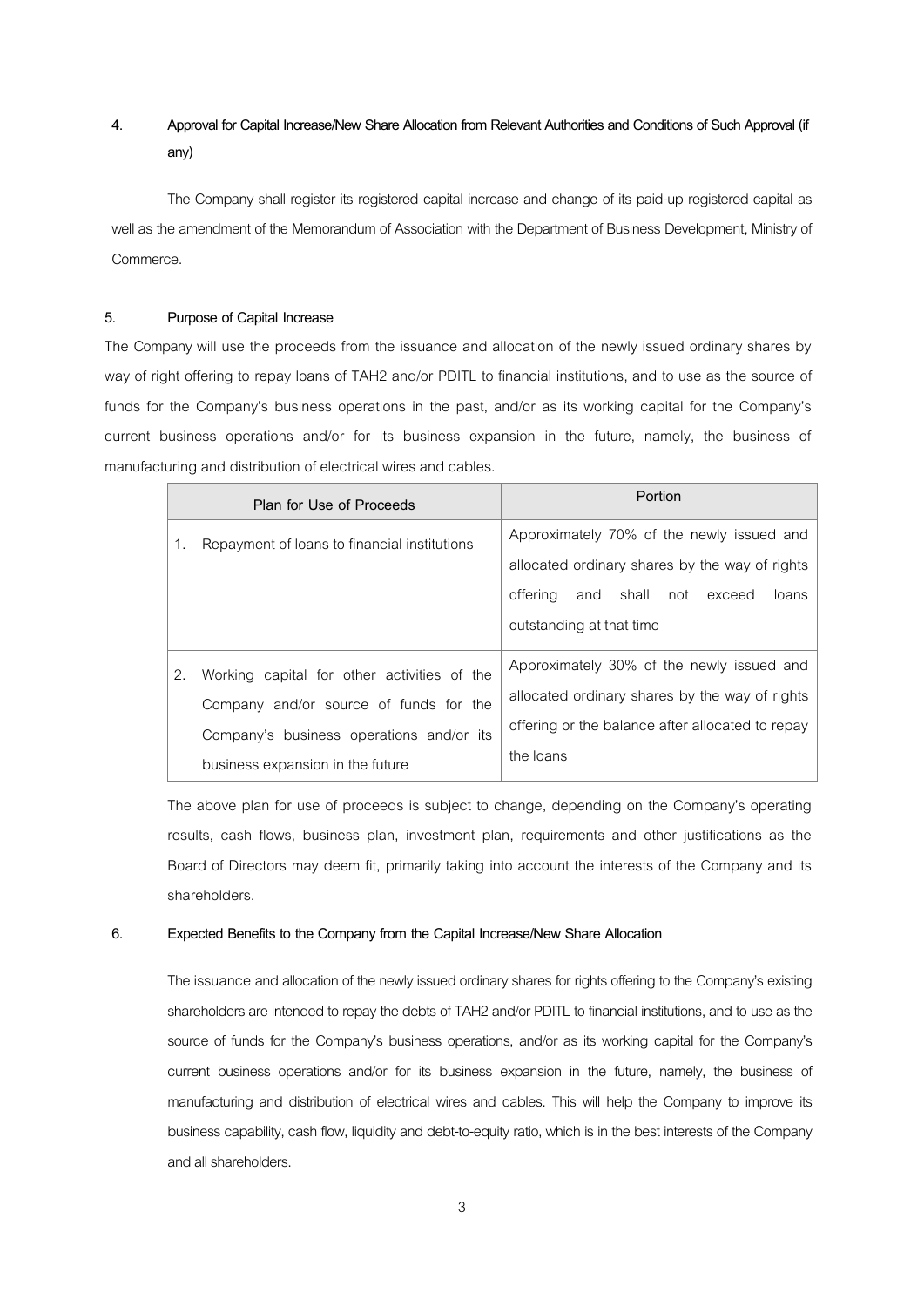#### **7. Expected Benefits to the Shareholders from the Capital Increase/New Share Allocation**

#### **7.1 Dividend Policy**

The Company has a policy to pay dividends to the shareholders at the rate not lower than 50 percent of net profits after corporate income tax and legal reserve in each year, provided that the declaration of dividends shall take into account various factors regarding its operations and management, e.g., financial position and stability, liquidity, business expansion plan or investment plan, and such declaration of dividends shall be subject to approval from the Shareholders' Meeting as appropriate, and approval from the Board of Directors.

## **7.2 Subscribers for new shares on this occasion shall be entitled to dividends from the operational results**

After the parties which have been allocated with the newly issued ordinary shares on this occasion have been duly registered as the Company's shareholders, such parties shall be entitled to dividends when the Company declares dividends in the same manner as the Company's existing shareholders.

# **8. Other Details Essential for the Shareholders' Decision on Approval of the Capital Increase/New Share Allocation** - None-

#### **9. Certificate of the Board of Directors**

In the event where any director of the Company fails to perform his/her functions with integrity and due care to protect the Company's interests in this capital increase, and such failure has caused damage to the Company, the shareholders may take legal actions to claim damages from such director on behalf of the Company pursuant to Section 85 of the Public Limited Companies Act B.E. 2535 (1992) (as amended). In the event where the failure to perform such functions has caused any directors or persons concerned to gain undue benefits, the shareholders may take legal actions to recover such benefits from the directors on behalf of the Company pursuant to Section 89/18 of the Securities and Exchange Act B.E. 2535 (1992) (as amended).

### **10. Schedule of Actions after the Board of Directors' Resolution to Approve the Capital Increase/New Share Allocation**

| No. | <b>Procedures</b>                                                           | Date              |
|-----|-----------------------------------------------------------------------------|-------------------|
|     | The Board of Directors' Meeting No. 3/2019                                  | February 22, 2019 |
|     | (Siam Inter Multimedia Public Company Limited (Old name))                   |                   |
|     | Regarding the approval of the allocation of newly issued ordinary shares by |                   |
|     | way of Right Offering and Public Offering.                                  |                   |
| 2   | The Extraordinary General Meeting of Shareholders no. 1/2019                | April 11, 2019    |